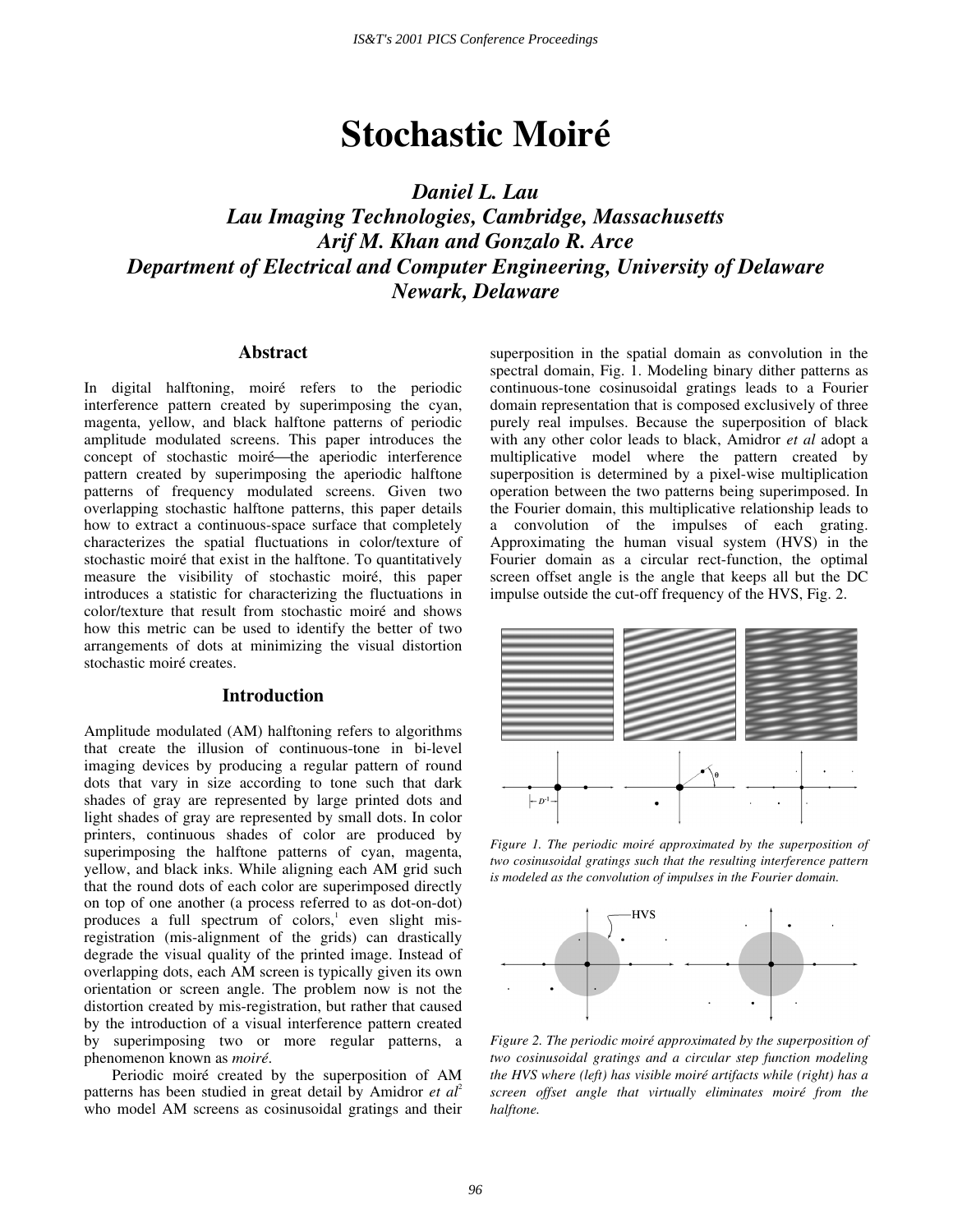In frequency modulated (FM) halftoning, the illusion of continuous-tone is produced by a random arrangement of same sized dots where the average distance between two dots varies with tone such that dark shades of gray are represented by a tight packing of dots and light shades of gray are represented by a loose packing. The optimal FM patterns are the ones that spread the printed dots as homogeneously as possible—creating a dither pattern composed exclusively of high frequency blue-noise.<sup>3</sup> In theory, superimposing two or more stochastic dither patterns does not lead to the appearance of moiré, but superimposing two FM screens does lead to a halftone with low frequency artifacts—creating a noisy (uncorrelated) appearance.

Amidror *et al*'s spectral analysis is not valid for analyzing stochastic halftones due to its reliance on the simple characterization of cosinusoidal gratings in the spectral domain. The spectral representation of stochastic halftones are very complicated, containing a full spectrum of real and imaginary components. Only through the computational convenience of digital computers can the spectrums of stochastic halftones be managed.

In this paper, we study the phenomenon of lowfrequency graininess created by superimposing stochastic dither patterns, referring to the phenomenon as *stochastic moiré*. Like moiré in AM halftoning, stochastic moiré cannot be eliminated but only minimized. In this paper, we show that stochastic moiré is defined by a relationship between in- and out-of-phase interactions between two or more dither patterns, and the optimal halftoning algorithms are the ones that space the in- and out-of-phase points either as close together or as far apart as possible.

## **Spatial Analysis of Moiré**

The basic premise of Amidror *et al*'s work on periodic moiré is that the superposition of the two AM screens is a multiplicative relationship in the luminance image. In the Fourier domain, this multiplicative relationship leads to a convolution of the Fourier spectrums. Amidror *et al* go further to simplify the problem by replacing binary screens with cosinusoidal gratings, a surface whose Fourier spectrum is characterized by a handful of impulses orderly arranged on the frequency plane. This model has effectively simplified periodic moiré to a framework that can be implemented by hand, not computation. The optimal alignment of screens is now a simple problem of moving impulses as far away as possible from the origin of the spectral plane.

#### **Periodic Moiré**

Noting Ref. 1, moiré is a periodic pattern of overlapping and non-overlapping dots. Making Amidror *et al*'s substitution of cosinusoidal gratings in place of binary screens, our basic premise for characterizing moiré (both periodic and stochastic) is that moiré is a pattern of in-phase and out-phase alignments between two gratings. Noting Fig. 3, the locations where the two gratings are in-phase are the

points where the two peaks (solid lines) intersect or where two valleys (dashed lines) intersect. Out-of-phase points are the locations where a peak of one pattern intersects a valley of the other.

| <b>Contract Contract Contract Contract Contract Contract Contract Contract Contract Contract Contract Contract Contract Contract Contract Contract Contract Contract Contract Contract Contract Contract Contract Contract Contr</b><br>التواريد<br>سي<br>-<br>- e<br>$\sim$<br>$\overline{\phantom{a}}$<br>and the second con-<br>۰<br>-<br>-<br>$\overline{\phantom{a}}$<br>-<br><b>Contract Contract Contract Contract Contract Contract Contract Contract Contract Contract Contract Contract Contract Contract Contract Contract Contract Contract Contract Contract Contract Contract Contract Contract Contr</b><br>- e<br>المحتور<br>-<br>- e<br>-<br>المحتوين<br>-<br>e sta<br>المحتور<br>-<br>.<br>المحتور<br>and the contract of the contract of<br><b>Contraction</b><br>$\overline{\phantom{a}}$<br><b>Service</b><br>۰<br>التجارين<br><b>Contraction</b><br>$\overline{\phantom{a}}$<br>-<br>$\overline{\phantom{a}}$<br>-<br><b><i>CONTRACTOR</i></b><br>-<br>التواديد<br>-<br><b>CONTRACTOR</b><br>-<br>-<br>-<br><b>Service</b><br>$\sim$<br>-<br>-<br>-<br>-2 | <b>SILVERS</b><br><b>STATISTICS</b><br>w<br>×<br>۰<br>--<br><b>Service</b><br>≂<br>-20<br>×<br>$\overline{a}$<br>$\overline{a}$<br>$\overline{\phantom{a}}$<br>≂<br>٠<br>$\sim$<br>÷<br>s<br>۰<br>×<br>-<br>-2<br>المحتبب<br><b>Service</b><br>$-$<br>$\sim$<br>≂<br>$\sim$<br>المتوازن<br>-<br>÷<br>÷<br>المحتويد<br><b>Property</b><br>تستبست<br>$-$<br>÷<br>u<br>÷<br>≂<br>-2<br>بالمرد<br>المستعد<br>تعبيب<br><b>Service</b><br>$\overline{\phantom{a}}$<br>÷<br>$\overline{\phantom{a}}$<br>المنيور<br><b>Security</b><br>z<br>$\overline{\phantom{a}}$<br>ú<br><b>STATE</b><br>حسب<br>المحتويد<br><b>College College</b><br>$\overline{\phantom{a}}$<br>-<br>$\sim$<br>المنتهب<br>-<br>۰<br>تصنيف<br>÷<br>جب<br>and without<br>$\sim$<br>z<br>÷<br>÷<br>تعتب |
|---------------------------------------------------------------------------------------------------------------------------------------------------------------------------------------------------------------------------------------------------------------------------------------------------------------------------------------------------------------------------------------------------------------------------------------------------------------------------------------------------------------------------------------------------------------------------------------------------------------------------------------------------------------------------------------------------------------------------------------------------------------------------------------------------------------------------------------------------------------------------------------------------------------------------------------------------------------------------------------------------------------------------------------------------------------------------------|--------------------------------------------------------------------------------------------------------------------------------------------------------------------------------------------------------------------------------------------------------------------------------------------------------------------------------------------------------------------------------------------------------------------------------------------------------------------------------------------------------------------------------------------------------------------------------------------------------------------------------------------------------------------------------------------------------------------------------------------------------------------|
| <b>Contract Contract Contract Contract Contract Contract Contract Contract Contract Contract Contract Contract Contract Contract Contract Contract Contract Contract Contract Contract Contract Contract Contract Contract Contr</b><br>۰,<br><b>Contraction</b><br>-<br>۰<br>التمسي<br>$\overline{\phantom{a}}$                                                                                                                                                                                                                                                                                                                                                                                                                                                                                                                                                                                                                                                                                                                                                                | ⇁<br>-<br>-20<br>تصنين<br>$-$<br>÷<br>$\overline{\phantom{a}}$<br>٠<br>-<br><b>Simple St</b><br>$\overline{\phantom{a}}$<br>-<br>-<br>-20<br>۰.<br>$\mathbb{R}^{\mathbb{Z}^2}$<br>÷<br>÷                                                                                                                                                                                                                                                                                                                                                                                                                                                                                                                                                                           |

*Figure 3. The periodic moiré created by superimposing two cosinusoidal gratings where the peaks and valleys of each grating is indicated as a solid or dashed line respectively.* 

Shown in Fig. 4 are the in-phase  $(Xs)$  and out-of-phase (Os) points between two cosinusoidal grating. The parameter *r* represents what we refer to as the *principle wavelength* of moiré and it is the average distance from an in-phase point to its nearest out-of-phase point. For this pair of periodic gratings, the distance  $r$  has a deterministic solution:

$$
r = \cos(\theta), \qquad (1)
$$

where  $\theta$  represents the relative screen angle between the two screens. From our understanding of the human visual system, minimizing the visibility of moiré becomes a problem of either maximizing  $r(\theta = 0^{\circ})$  or minimizing  $r(\theta)$  $= 90^{\circ}$ ) such that the moiré pattern fluctuates too slowly per unit length to be noticed by the HVS or too rapidly. Using two-dimensional gratings, Fig. 5 shows the locations of the in and out-of-phase points. Here minimizing *r* means setting  $\theta = 45^\circ$ .



*Figure 4. Diagram showing the location of in-phase (Xs) and outof-phase (Os) components where the minimum distance between Xs and Os is* r*.* 



*Figure 5. The in-phase and out-of-phase points for periodic moiré created by superimposing (left) two 2D cosinusoidal gratings and (right) two binary AM halftone patterns.*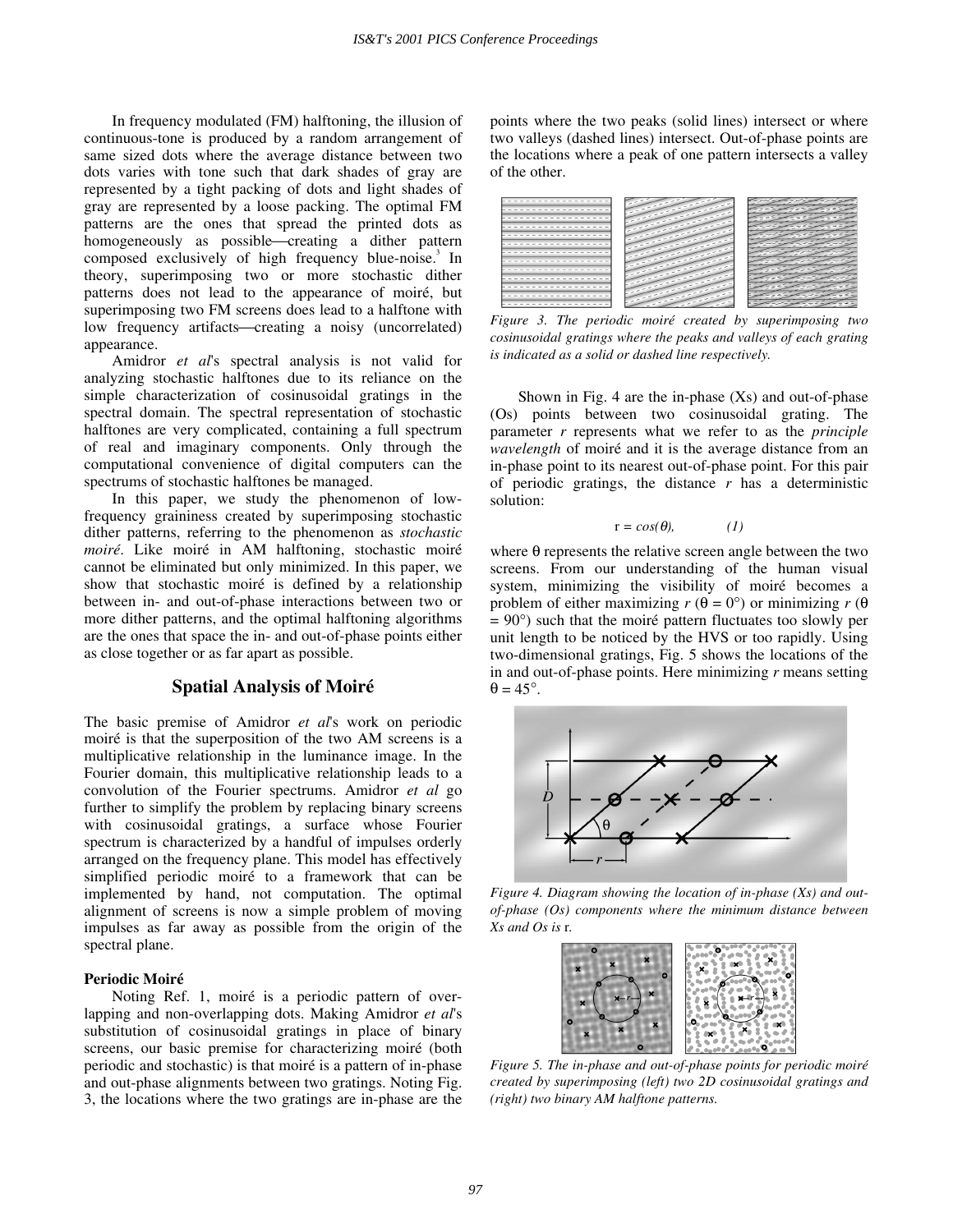Now considering the periodic AM patterns for a given color composed of a given proportion of **A** and **B**, if all the dots of **A** are in-phase with the dots of **B**, the halftone creates a certain color and texture for the viewer. If dots of **A** are all out-of-phase with **B**, the halftone creates a different color and/or texture for the viewer. If we choose θ such that *r* is minimized ( $\theta = 45^{\circ}$ ), the screens of **A** and **B** create the moiré that minimizes the visibility of artificial textures created by superimposing **A** and **B**. Given the lowpass nature of the human visual system (HVS),<sup>4</sup> minimizing *r* creates a pattern that maximizes the frequency of spatial fluctuations in color/texture. Maximizing these fluctuations moves the spectral content of the halftone pattern to where the HVS is least sensitive, creating an apparent image composed exclusively of a DC color/texture.



*Figure 6. Three two-color halftone patterns illustrating (A) perfectly overlapping or in-phase pixels, (B) uncorrelated pixels, and (C) perfectly non-overlapping or out-of-phase pixels.* 

#### **Aperiodic Moiré**

Now while this framework of in-phase and out-ofphase points offers no advantage over Amidror *et al*'s with regard to periodic moiré, it can be extended to stochastic halftoning. Before doing so, we need a concise definition of what stochastic moiré is and what it is not. We start with Fig. 7 where several stochastic halftone patterns are shown each composed of 6.25% (1/16) cyan coverage and 6.25% magenta coverage. Pattern **A** shows the instance where minority pixels of cyan and magenta are homogeneously distributed such that magenta pixels are placed midway between cyan pixels. Shown in pattern **C** is the case where magenta pixels are placed directly on top of all cyan pixels. While it maybe argued by a given observer that pattern **A** creates a hue different from that of pattern **C**, we ignore

those differences focusing on the fact that pattern **A** certainly portrays a different texture from that of **C**. Any differences in hue are assumed to be corrected by manipulating the percentage of coverage of the various inks.

Now while **A** and **C** have different textures, we make no claims as to whether **A** or **C** is a better texture. The real study of stochastic moiré occurs in pattern **B**. Here the magenta and cyan dither patterns are completely uncorrelated with some minority pixels (of both patterns) overlapping and some falling directly in between those of the other pattern. All other minority pixels fall some where in between these two extremes. From pattern **B**, we define stochastic moiré as the change in texture that occurs from one point to another within a given halftone. Like periodic moiré, the optimal stochastic halftone is the one that either minimizes or maximizes the amount of fluctuation in this texture per unit area. In the case of pattern **A** and **C**, the amount of fluctuation is minimized with patterns **A** and **C** offering equivalent optimality regarding moiré.

Restricting our analysis to the spatial domain, one way to characterize fluctuations in texture is to identify the inphase and out-of-phase points. In-phase points are the locations where minority pixels of both patterns overlap, while out-of-phase points are the locations where a minority pixel of one pattern falls directly between minority pixels of the other. A minority pixel is directly between minority pixels of the other pattern when it coincides with a vertex point of the voronoi mesh defined by the minority pixels of the other pattern, Fig. 6. We choose these vertices as the location of valleys because they are mid-way between minority pixels, with any displacement moving the valley closer to one minority pixel and farther from the others. The principle wavelength of stochastic moiré will again be the average distance between an in-phase point and its nearest out-of-phase point.

The problem with such a metric, as just described, is that it relies solely on the extreme phase points for which there may be very few. The minority pixels that fall between extremes tell us something about how well aligned the two dither patterns are, and we need to make use of this information. If we return to our definition of moiré as being a pattern of overlapping and non-overlapping dots, in-phase minority pixels are instances of overlapping pixels while out-of-phase pixels are clearly non-overlapping. We can even say that these out-of-phase pixels are as nonoverlapping as minority pixels can possibly be for a given halftone. Minority pixels that are neither of these extremes are non-overlapping, but we will say that they are not as non-overlapping as out-of-phase pixels. How nonoverlapping a minority pixel is can be measured as the distance from that minority pixel to its nearest neighboring minority pixel in the other pattern.

In formal terms, the dither patterns  $\phi_A = \{a_i : i = 1, 2, ...\}$ and  $\phi_B = \{b_j : j = 1, 2, ...\}$  define a discrete-space, 2-D function  $D[n]$  such that:

$$
D[n] = \sum_{i=1}^{N} d_i \delta[n - a_i], \text{ where } (2)
$$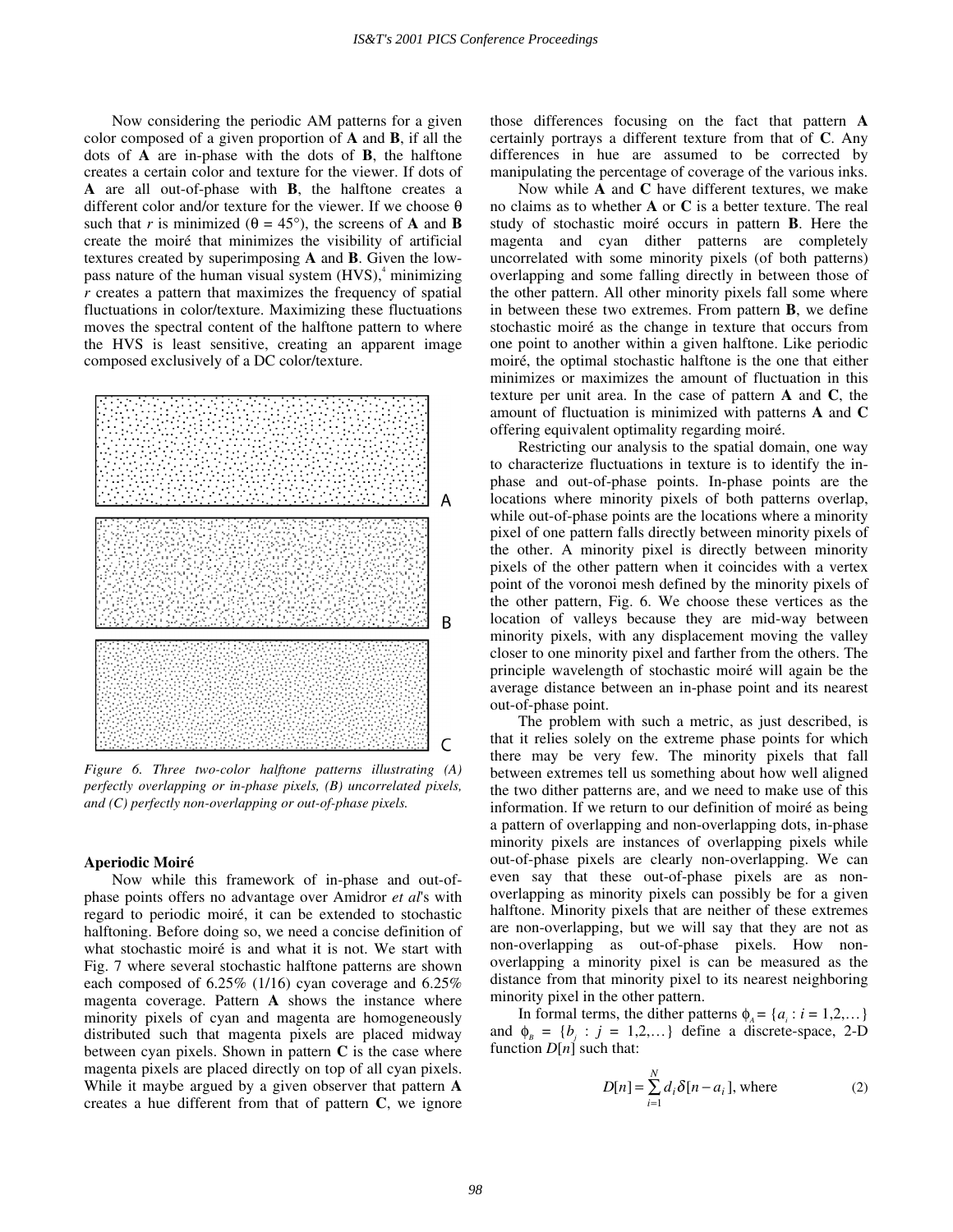$$
d_i = \min_j \left\| a_i - b_j \right\|_2.
$$
 (3)

In its eqn. (2) form, *D*[*n*] represents a continuous-space signal  $D(x)$ , an image we will refer to as the *stochastic moiré surface*, that has been sampled on a stochastic sampling grid defined by  $\phi_A$ . If the sampling grid has a Poisson distribution, as would be the case of a blue-noise dither pattern with principle wavelength  $\lambda_a$ , we can obtain  $D(x)$  from  $D[n]$  using an ideal low-pass filter with cutoff frequency  $0.5 \lambda_a^{-1}$ .



*Figure 7. Diagram showing the location of out-of-phase (circles) pixels corresponding to a stochastic dither pattern with minority pixels marked as black squares.* 

Given our stochastic moiré surface, characterizing stochastic moiré is now reduced to the problem of characterizing the spatial fluctuations in the continuous-space, 2-D surface  $\mathcal{D}(x)$ . How we measure spatial fluctuations in this new monochrome image is arbitrary, but it is important to take into account our understanding of the human visual system to put a higher cost on mid-frequency fluctuations as opposed to very low or very high. Perhaps the easiest way to measure the visibility of stochastic moiré is to measure the visual cost<sup>5</sup> of the stochastic moiré surface as:

$$
VC(\phi_A, \phi_B) = \text{Average Power}(\mathcal{D}^f(u) \times HVS(u)) \tag{4}
$$

where  $\mathcal{D}(u)$  if the Fourier transform of  $\mathcal{D}(x)$  and  $HVS(u)$  is the spectral, low-pass filter model of the human visual system.

For an illustration of eqn. (4) as our new stochastic moiré metric, Fig. 8 (top) shows a halftone pattern representing the cyan-magenta color (0.11,0.11) along with its stochastic moiré surface. This particular surface has a visual cost of 0.0854, assuming a 300 dpi printer and a viewing distance of 10 inches. The pattern shown in Fig. 8 (bottom) has, on the other hand, a visual cost of 0.0432. Comparison of the two visual costs suggests an improvement in color rendition from the (top) pattern of Fig. 8 to the bottom. Visual inspection certainly concurs.

Before introducing case studies of the stochastic moiré surface, its important to understand why  $\phi$ <sub>*A*</sub> must be a bluenoise process, and the reason lies in stochastic sampling theory whereby a Poisson point process is composed exclusively of a DC frequency component combined with spatial frequencies above  $1/\lambda_a$ , where  $\lambda_a$  is the minimum distance between minority pixels in  $\phi_A$ . Perfect reconstruction of the continuous-space signal is guaranteed if the signal being sampled only contains spatial frequencies at or below  $0.5/\lambda_a$ , Fig. X.

Based on our definition of  $D[n]$ , the stochastic moiré surface is such that the maximum rate at which the surface can change is to go from a maximum value or peak at one sample to a minimum value at a nearest neighboring sample. Half the wavelength of this maximum rate component is, therefore, equal to  $\lambda_a$  just as the distance from a peak to valley in a cosine is equal to half the cosine's wavelength. The frequency of this maximum rate component is, therefore, equal to 0.5  $\lambda_a^{-1}$ . We conclude that since the maximum spatial frequency contained within the stochastic moiré surface is 0.5  $\lambda_a^{-1}$  with the sampling rate being sufficiently high as to avoid aliasing. If, for instance, the reference pattern defining the sampling grid were from a white-noise pattern, then the stochastic moiré surface would be impossible to extract from the spectral components of the sampling grid.

Now suppose that both dither patterns are blue-noise patterns but with different minority pixel intensities. In such an instance, the sampling grid is defined by the pattern with a higher intensity. This follows from our earlier comment that about how fast the surface can change from a peak to a valley. Observing Fig. X, while it is not possible for the surface to move from a peak to a valley between any two neighboring minority pixels in  $\phi$ <sub>*B*</sub>, it is possible to go from a peak to a valley in less distance than between any two neighboring samples in  $\phi_A$ . We note that this is an important observation since the lower intensity dither pattern will have a lower cutoff frequency. The casual observer may think the lower cutoff frequency would make for a more conservative estimate on the moiré surface.



*Figure 8. Two dither patterns and their corresponding stochastic moiré surfaces.* 

## **Case Studies**

As a demonstration of eqn. (4)'s feasibility at quantitatively measuring stochastic moiré, this section compares the resulting visibility measures for 2-color halftoning using Floyd's and Steinberg's,<sup>6</sup> Jarvis *et al*'s,<sup>7</sup> and Ulichney's<sup>3</sup> error-diffusion. It is well documented that Floyd's and Steinberg's error-diffusion creates strong periodic textures at gray levels 1/4, 1/3, and 1/2 while Jarvis *et al*'s does so at gray level 1/3. In our 2-color halftones, these periodic